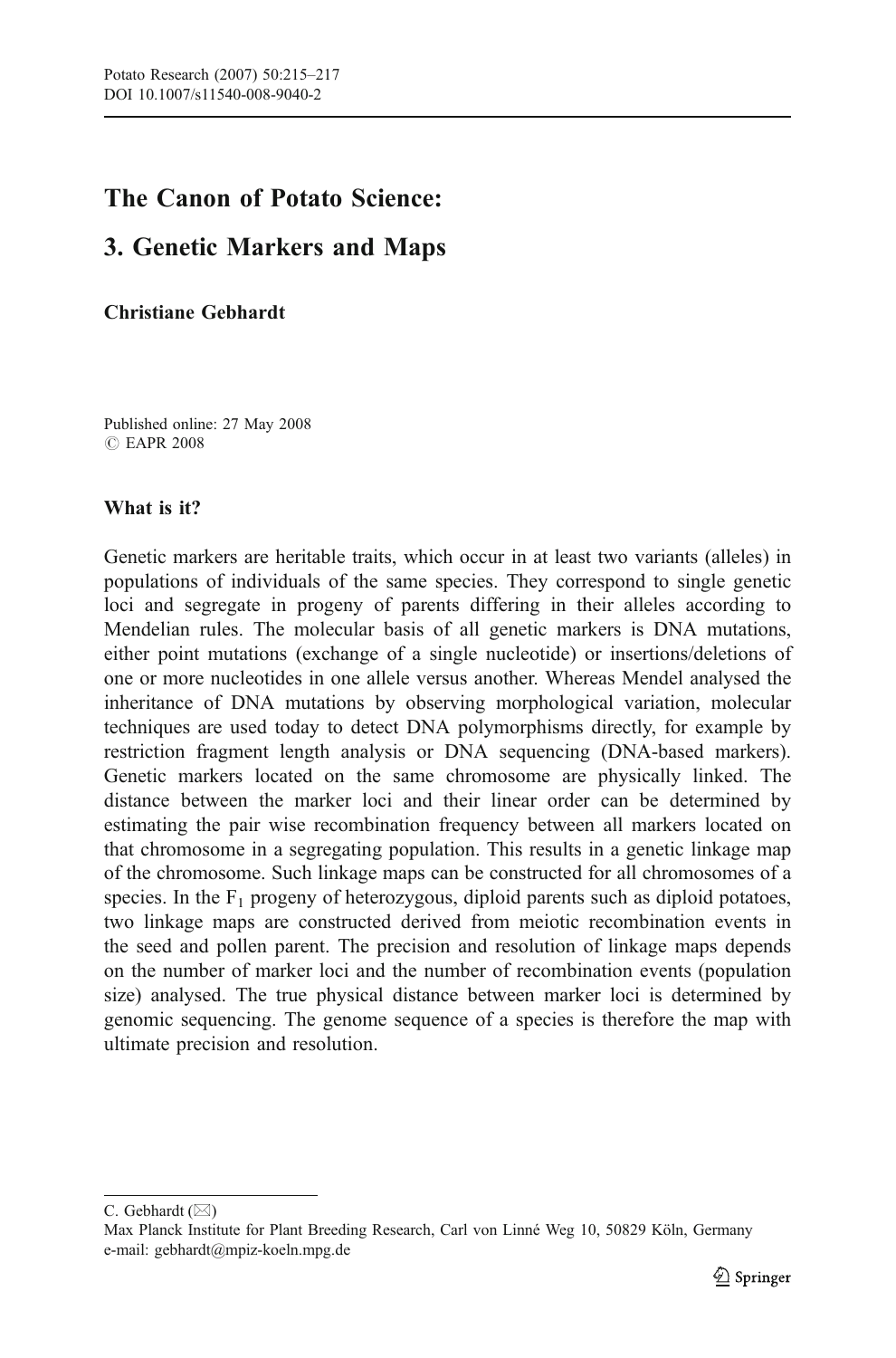## Why is it Important in Potato Science?

DNA-based markers, linkage maps and ultimately the genome sequence of potato are the basis for:

The molecular taxonomy of potato and its relatives.

DNA-based markers are available in large numbers, for example amplified fragment length polymorphisms (AFLP) or single nucleotide polymorphisms (SNP), and can be used to quantify relationships at the species level between potato varieties, landraces and accessions, at the genus level between Solanum species, at the family level between members of the Solanaceae, and within the kingdom of higher plants.

The analysis of potato genome structure and evolution in comparison to other plant genomes.

Using the same set of restriction fragment length polymorphism (RFLP) markers and their sequences, comparative maps have been constructed in different species, for example potato, tomato, pepper, eggplant, allowing the finding of genome segments with similar structure (synteny) and function.

- & The mapping of qualitative and quantitative phenotypic characters. Genetic factors controlling characters such as disease resistance, tuber yield, starch content or chip colour are localised in the potato genome by detecting linkage to DNA-based markers of known map position. 'Know where' generates 'Know how'.
- & The positional cloning of potato genes underlying qualitative and quantitative traits.

Knowledge of the map positions of qualitative and quantitative traits is the starting point for identifying the causal genes by high resolution genetic and physical mapping, sequencing and complementation analysis of candidate genes.

## Why is it Important for the Potato Industry?

The customer for the results of research on potato DNA-based markers and linkage maps is the breeding industry. DNA-based markers can be used to fingerprint varieties and breeding clones, facilitating the assessment of clone parentage, identity and purity. Microsatellites or simple sequence repeats (SSR) are the markers of choice for this purpose. DNA-based markers associated with traits important for variety development are diagnostic tools for selecting individuals with superior trait alleles at an early stage in the breeding cycle. Targets for marker-assisted selection are:

- (i) traits, which are difficult to evaluate reliably at the phenotypic level, such as field resistance to late blight (Phytophthora infestans) independent of late maturity, or resistance to wart (Synchytrium endobioticum);
- (ii) traits, which require several years of tuber multiplication before the trait can be reliably evaluated, such as processing quality.